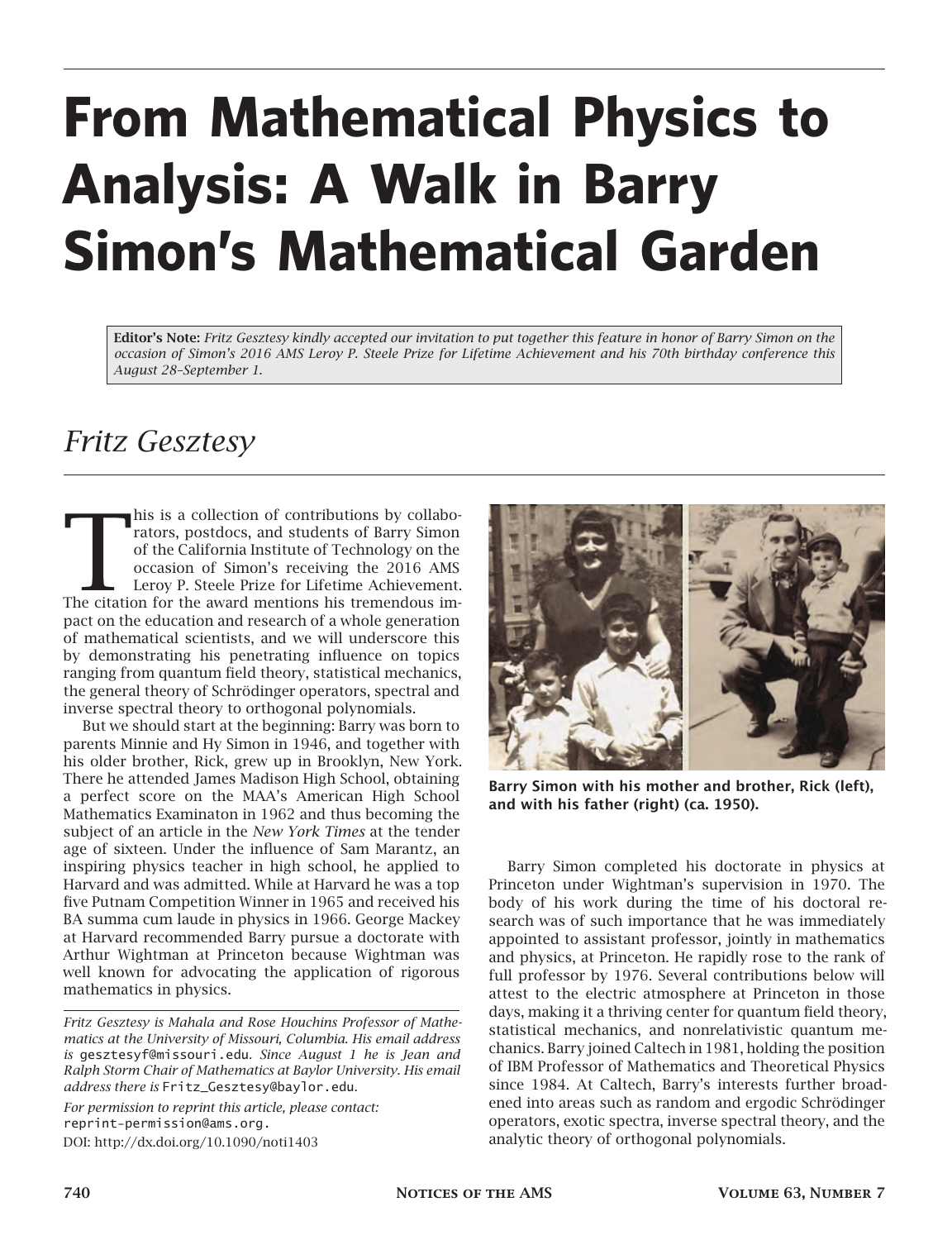

**Honorary doctorate, Ludwig-Maximilians-University of Munich, 2014.**

## … *rigorous in physics*

*mathematics* **dus** contributions to follow, we Since many of Barry's major research accomplishments are discussed in depth and put into proper context in the variitemize only a few brief comments at this point, focusing on some key results he proved, fundamental concepts he ad-

vocated, and some of the important terms he and his collaborators first coined with lasting impact:

- a rigorous framework for resonances, complex and exterior scaling, Fermi's golden rule, proof of the Oppenheimer formula for the Stark effect, convergence of time-dependent perturbation theory;
- constructive (Euclidean) quantum field theory in two space-time dimensions, connections to statistical mechanics, lattice approximations and correlation inequalities,  $P(\phi)_2$  spatially cutoff field theories;
- hypercontractive and ultracontractive semigroups;
- magnetic fields, diamagnetic inequality, Kato's inequality;
- a proof of continuous symmetry breaking in classical and quantum statistical models;
- Thomas–Fermi theory, semiclassical bounds, non-Weyl asymptotics;
- asymptotic perturbation theory of eigenvalues: Borel and Padé summability, Zeeman effect, anharmonic oscillators, instanton tunneling, Birman– Schwinger principle, coupling constant thresholds;
- general theory of Schrödinger operators: essential self-adjointness, pointwise bounds on eigenfunctions, path integral techniques, absence of singular continuous spectrum in  $N$ -body sytems;
- Berry's phase and holonomy, homotopic interpretation of the Thouless integers and topological structure in the integer quantum Hall effect;
- random and almost periodic Schrödinger and Jacobi operators, exotic spectral phenomena (Cantor, singular continuous, and dense pure point spectra) and their transition to becoming a central object in mathematical physics (the singular continuous revolution), Wonderland theorem, Thouless formula, almost Mathieu equation;
- trace formulas for potential coefficients in terms of the Krein–Lifshitz spectral shift function, uniqueness theorems in inverse spectral theory for Schrödinger and Jacobi operators, oscillation theory in gaps of the essential spectrum, inverse spectral analysis with partial information on the potential;
- a new approach (the analog of the continued fraction method) to inverse spectral theory of Schrödinger operators, his local Borg–Marchenko theorem;
- a systematic application of operator theory techniques to orthogonal polynomials on the real line (OPRL) and on the unit circle (OPUC), CMV matrices, Verblunsky coefficients;
- sum rules for Jacobi matrices and applications to spectral theory (Killip–Simon theorem), perturbations of OPRL and OPUC with periodic recursion coefficients;
- Szegő asymptotics, a proof of Nevai's conjecture and its finite gap extension, the finite gap analog of the Szegő-Shohat-Nevai theorem, the fine structure of zeros of orthogonal polynomials (clock behavior), higher-order Szegő theorems.

Barry Simon's influence on our community by far transcends his approximately four hundred papers, particularly in view of 126 coauthors, 50 mentees, 31 graduate students, and about 50 postdocs mentored. In this context, one must especially mention his twenty books, the first fifteen of which have educated scores of mathematicians and mathematical physicists, two generations by now, and continuing into the foreseeable future.

One cannot overestimate the influence of Reed and Simon's four-volume series, *Methods of Modern Mathematical Physics, I–IV* (1972–79). It took on the same level of importance that Courant–Hilbert's two volumes had for previous generations, and it continues to fill that role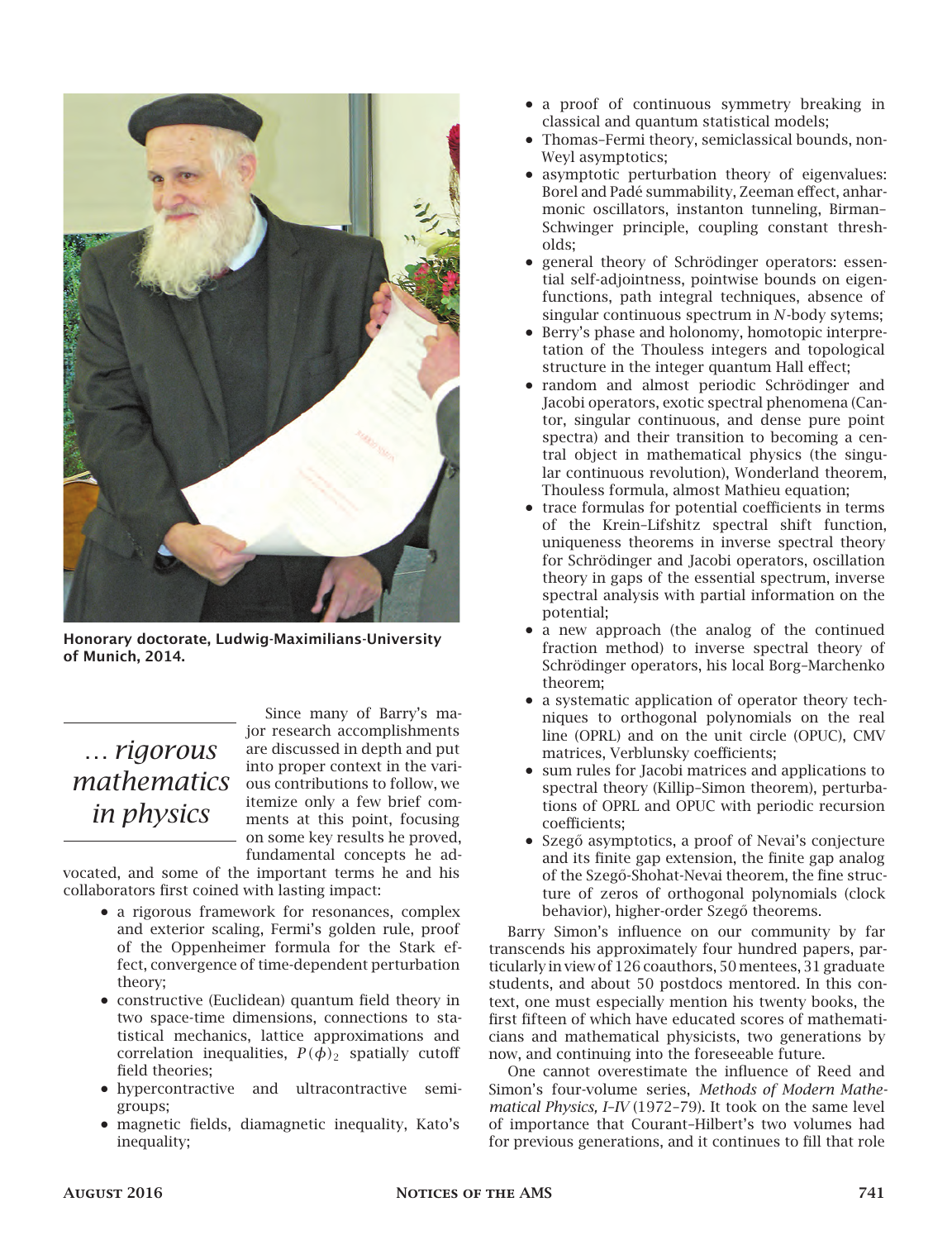all over the globe to this day. To gauge the importance of Reed and Simon behind the Iron Curtain, we contacted Albrecht Böttcher (TU Chemnitz, Germany). Like so many in our generation, Albrecht has a very personal relationship with Volume I and underscored (his words) "the truly ingenious selection and presentation of the mathematical topics." The latter sentiment, however, is by no means unique to colleagues who read Reed-Simon in Russian translation; it is just as prevalent in the West.

*One cannot overestimate the influence of Reed and Simon's* Methods of Modern Mathematical Physics, I–IV

Cumulative sales figures for all four volumes to date top 37,000 copies. Barry's other books, most notably *Functional Integration and Quantum Physics* (1979), *Trace Ideals and Their Applications* (1979, 2005), *Orthogonal Polynomials on the Unit Circle, Parts 1, 2* (2005), and *Szegő's Theorem and Its Descendants* (2011), profoundly influenced research in these areas. Finally, we have

not even begun to understand the legacy which will be created with his newest five-volume set, *A Comprehensive Course in Analysis* (2015), which offers a panorama from real to complex and harmonic analysis all the way to operator theory.

In short, Barry has been a phenomenal force in mathematical physics, encyclopedic in his knowledge and a grand master of mathematical structure and abstract analysis. Above all, he truly enjoys collaboration and the human interactions that come with it. As a sign of his tremendous influence on our community we note that to date MathSciNet lists 15,325 citations by 6,602 authors, and Google Scholar lists 61,680 citations and an h-index of 104.

Barry has been recognized with honorary degrees from the Technion, Haifa; the University of Wales–Swansea, and LMU–Munich. He was awarded the Stampacchia Prize in 1982 with M. Aizenman, the Poincaré Prize of the International Association of Mathematical Physics in 2012,



**The books Barry Simon has authored** …**thus far.**

and the Bolyai Prize of the Hungarian Academy of Sciences in 2015. He is a fellow of the American Physical Society (1981), the American Academy of Arts and Sciences (2005), and the AMS (2013). He has served as vice president of the AMS and of IAMP.

Finally, on a personal note: Having been a frequent collaborator of Barry's, I have often been approached with the assumption of being one of Barry's students or postdocs, but this is not the case. On the other hand, like so many of my generation, I learned about the tools of our trade through his writings and especially from Reed and Simon I–IV, so of course it feels like I was Barry's student, even though the proper term appears to be that I'm one of his many mentees. Barry has been a constant inspiration to me for about forty years now; I feel incredibly fortunate that he became my mentor and friend.

## *Evans M. Harrell*

#### **Singular Perturbation Theory and Resonances**

The very first article in Barry Simon's publication list, which appeared in *Il Nuovo Cimento* when he was a 22 year-old graduate student, was concerned with singular perturbation theory. This paper showed that a certain regularized, renormalized perturbation expansion for a two-dimensional quantum field theory model converges with a positive radius of convergence. As Barry candidly admitted in that article, in itself the result was of limited significance, but in a subject for which at that time "all the mathematically suitable results…are of a negative nature," it announced a new, more constructive era.

To the reader familiar with Barry Simon's works on mathematical physics of the 1970s, it is striking how many of the hallmarks of his technique are already apparent in this first article. Before entering deeply into the research, Barry first carried out a thorough and penetrating review of the entire literature on the subject. This signature of his method was something those of us who were students at Princeton in the 1970s would witness every time Barry began a new research project: Seeing him emerge from the library shared by Jadwin and Fine Halls with a mountain of books and articles, it was humbling to realize that Barry was not merely brave enough to collect all of the knowledge about the next subject he wished to study, but seemingly overnight he would absorb it in detail and carefully assess each contribution for its mathematical appropriateness. True to form, in that first article, Barry laid out which claims in the literature were established with mathematical rigor, which were plausibly to be believed, perhaps with some extra attention to assumptions, and which were frankly dubious. Finally, Barry's own way of formulating the problem was sparse and clear, and his reasoning incisive.

The perturbation theory that applies to nonrelativistic quantummechanics is a linear theory, allowing straightforward calculations of systematically corrected eigenvalues

*Evans M. Harrell is professor emeritus at the School of Mathematics at the Georgia Institute of Technology. His email address is* harrell@math.gatech.edu*.*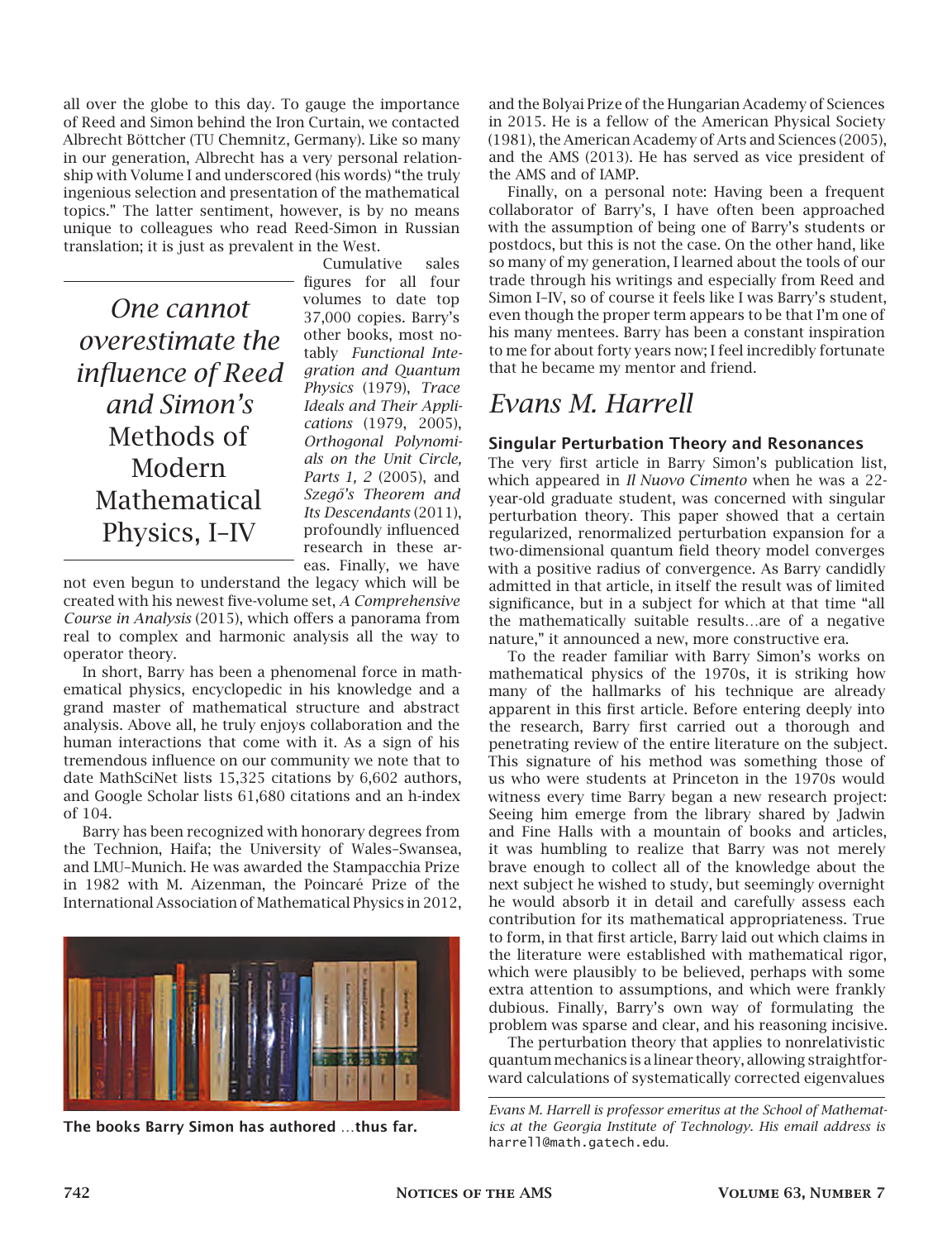

**Lorenzo Sadun, Yosi Avron, Evans Harrell, Barry Simon (ca. 1988).**

and eigenfunctions. Schrödinger's adaptation of the procedures of Rayleigh to calculate the shifts in hydrogen emission spectrum in the presence of an electric field (known as the Stark effect) went a long way in establishing the validity of his new quantum theory. This success is ironic, given that the series for which Schrödinger and Epstein calculated the first terms has radius of convergence zero, and the spectrum of the Stark Hamiltonian for any nonzero value of the electric field is purely continuous, containing no discrete eigenvalues at all. The instant the interaction is switched on, the nature of the spectrum changes radically, and the perturbed eigenvalue becomes a resonance state! The Stark effect is known today to belong to the realm of singular perturbation theory.

## *Some physicists were "using methods of unknown validity"*

In the two decades after Schrödinger's work, mathematicians created a comprehensive theory of linear operators on Hilbert space. In the 1930s and 1940s Rellich and Kato produced a mathematically rigorous theory of regular perturbations of linear operators and some aspects of singular perturbations. In their hands, perturbation theory was concerned with analytic operator-valued functions

of a complex variable, defined initially as convergent power series with operator coefficients, which are most typically self-adjoint in applications to quantum mechanics. These functions exhibit the range of behavior of ordinary scalar analytic functions of a complex variable, with manageable complications when the spectrum consists of discrete eigenvalues of finite multiplicity, and some new phenomena when there is an essential spectrum. Physicists and chemists at this time solved problems and developed perturbative techniques that sometimes fell into the domain of regular perturbation, but just as frequently produced series that could be calculated term by term while exhibiting singular features, as in a



**The Stark effect: The spectrum of the hydrogen atom under an increasingly intense electric field, from the Courtney-Spellmeyer-Jiao-Kleppner article appearing in** *Physical Review A***, vol. 51 (1995).**

zero radius of convergence or, worse, convergence but to the wrong answer. (For instance, a resonance eigenvalue associated with tunneling may have a nonzero imaginary part that, typically, is represented in perturbation theory by a series of the form  $\sum_n c_n \beta^n$  with  $c_n = 0$  for all *n*.)

At the time Barry Simon hit the scene, an industry was thriving in attempts to get information from such expansions, whether by replacing the series by other expressions, especially Padé approximates  $P[m, n]$ , which are ratios of polynomials of  $m$  and  $n$  degrees, or by the use of analytic-function techniques like Borel summability to make sense of divergent series. Many of Barry's early works addressed these topics.

One of the important models in quantum mechanics with a singular perturbation is the quartic anharmonic oscillator. Its Hamiltonian is

(1) 
$$
p^2 + x^2 + \beta x^4,
$$

and it was the subject of a landmark study by Bender and Wu in 1968-69 in which, "using methods of unknown validity"—in Barry's memorable phrase—they painted a fascinating and largely correct picture of the analytic structure of the eigenvalues of the anharmonic oscillator as functions of the coupling constant  $\beta$ , considered as a complex variable. Among other things, Bender and Wu conjectured that the power series expansion for the ground-state eigenvalue of (1) had radius of convergence 0. Then-new computational capabilities in symbolic algebra had allowed Bender and Wu and others to calculate perturbation series at high orders, and with the first seventy-five coefficients  $a_n$  for the ground-state eigenvalue in hand, Bender and Wu specifically conjectured that

(2) 
$$
a_n \sim \pi^{-\frac{3}{2}} \sqrt{6} \, 3^n \Gamma\left(n+\frac{1}{2}\right).
$$

Barry's response to the explorations of Bender and Wu was to pen the definitive rigorous analysis of the analytic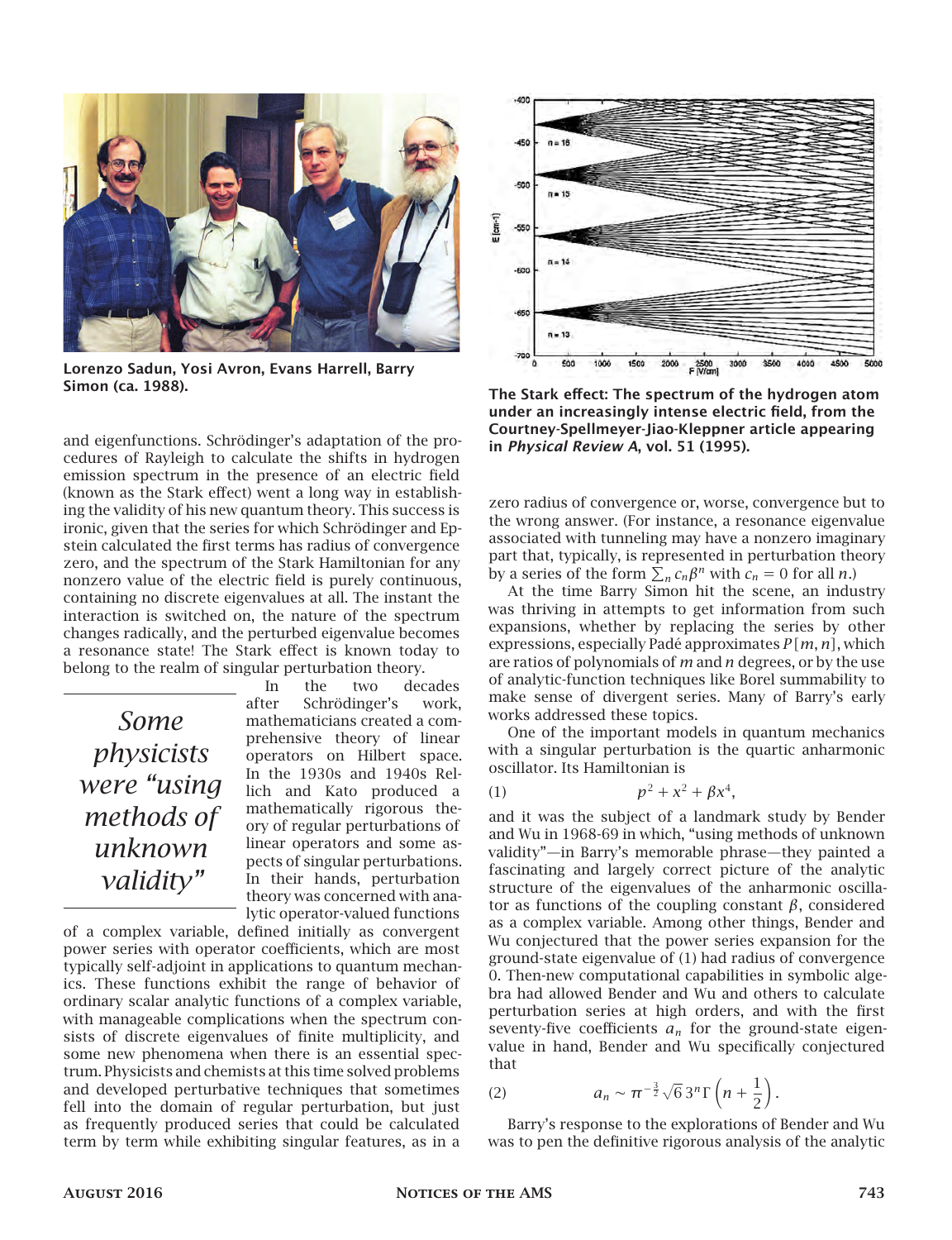

**Some of Barry's coauthors, SimonFest 2006, on the occasion of Barry Simon's sixtieth birthday.**

properties of the anharmonic oscillator in an extended article in the *Annals of Physics* in 1970. This work is a timeless classic, a textbook model for how to do singular perturbation theory, and it remains one of Barry's most highly cited works. Most of the claims of Bender and Wu were put on a firm footing, and many further facts were established. For example, it was shown that  $\beta = 0$  is a third-order branch point and an accumulation point of singularities. Moreover, Barry obtained sufficient control on the growth rate of perturbation coefficients to show that both the Padé and Borel methods were valid to determine the eigenvalues for nonzero values of  $\beta$ . A few years later, with the aid of a dispersion relation derived using this understanding of the Riemann surfaces of the eigenvalues, Barry and coauthors proved the formula (2).

Later, several other models of singular perturbation theory, including the Stark and Zeeman effects, received similar treatments in the hands of Barry and his associates, especially Yosi Avron and Ira Herbst. These gems provided a foundation for developments in singular perturbation theory and deepened the understanding of many of the touchstones of quantum mechanics.

Barry has always been quick to recognize others' good ideas when they appear and generous in promoting them in the community of mathematical physicists and beyond. A very pretty method introduced in that era by Aguilar, Balslev, and Combes in 1971 came to be called complex scaling. The original version made use of the dilatation symmetry and complex analysis to move the essential spectrum of a Schrödinger operator into the complex plane, while leaving discrete eigenvalues unaffected. The

unitary group of dilatations can be defined via

(3) 
$$
[U(\theta)f](\mathbf{x}) := e^{\gamma \theta/2} f(e^{\theta} \mathbf{x})
$$

in terms of a real parameter  $\theta$ . If the scaled potential energy depends in an analytic way on  $\theta$ , then the parameter can be complexified, and it is easy to see that with a compactness condition on the potential energy the essential spectrum of the complex-scaled Laplacian for nonreal  $\theta$  is simply rotated in the complex plane. Meanwhile, isolated eigenvalues are analytic as functions of  $\theta$ , but since they are constant for real variations in  $\theta$ , by unique continuation they are also constant for any variation of  $\theta$ , except that they can appear or disappear when they collide with the essential spectrum, at which point analytic perturbation theory ceases to apply.

With this procedure the ad hoc tradition in physics of treating resonances as nonreal eigenvalues somehow associated with a self-adjoint Hamiltonian became mathematically solid and canonical. I cannot do better in describing complex scaling further than to point to Chapter XIII.10 of Reed-Simon, to which the reader is referred for further details and context. Barry assiduously promoted this excellent tool for understanding resonances, evangelizing the technique to physicists and chemists, by whom it was adopted and used in realistic problems.

I recall in particular when Barry took a delegation of mathematical physicists to the 1978 Sanibel Workshop on Complex Scaling, organized by the noted quantum chemist Per-Olof Löwdin, at which the discussions between the chemists and the believers in mathematical methods "of known validity" were quite fruitful and informative on all sides. Of course, Barry not only recognized, clarified, and promoted the idea of complex scaling but made his own fundamental advances in the subject, especially by greatly extending the set of problems to which it applied by his discovery that it suffices to perform complex scaling on an exterior region.

A similar tale could be told of Barry's recognition of the importance of the microlocal analysis of tunneling phenomena by Helffer and Sjöstrand in the 1980s, which Barry again promoted, clarified, and in certain ways transformed. But space here is limited, and besides, for the reader interested in learning more about singular perturbation theory and resonances, there is an excellent 1991 review article entitled "Fifty years of eigenvalue perturbation theory," written by a master of the genre, Barry Simon himself.

## *Percy A. Deift*

#### **Princeton in the 1970s; Exponential Decay of Eigenfunctions and Scattering Theory**

The 1970s were a very special time for mathematical physics at Princeton. One can read a lively account of those days, written by Barry himself, in the July 2012 edition of the *Bulletin of the International Association of Mathematical Physics*. The main thrust of the activity

*Percy A. Deift is Silver Professor of Mathematics at the Courant Institute, NYU. His email address is* deift@cims.nyu.edu*.*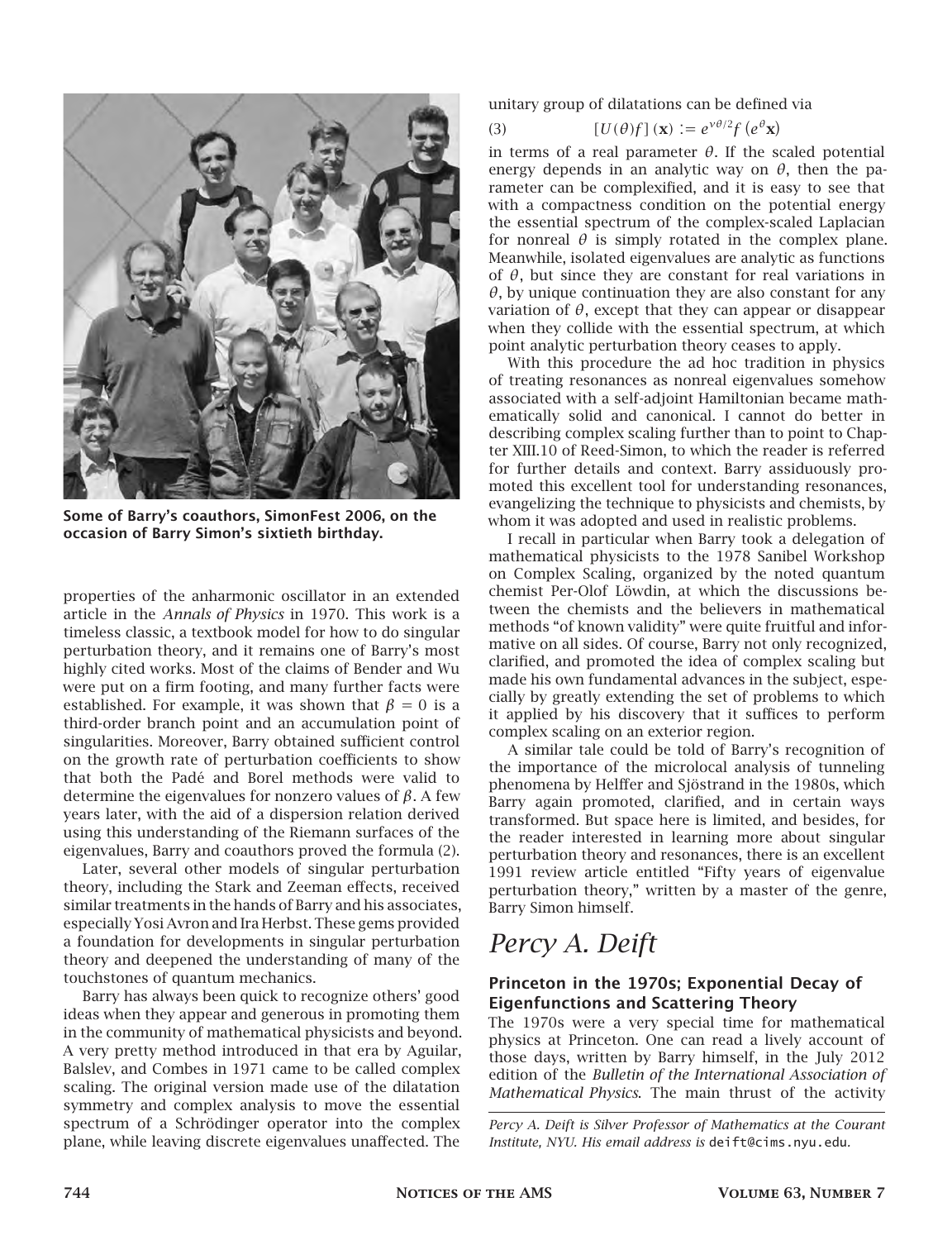

**Some of Barry Simon's students, SimonFest 2006, on the occasion of Barry Simon's sixtieth birthday.**

was in statistical mechanics, quantum field theory, and nonrelativistic quantum mechanics. The list of people who participated in math-phys at Princeton University in those years as students, postdocs, junior faculty or senior faculty, or just visitors for a day or two reads like a who's who of mathematical physics. Leading the charge were Arthur Wightman, Elliott Lieb, and Barry Simon. But there were also Eugene Wigner, Valentine Bargmann, and Ed Nelson. And in applied mathematics, there was Martin Kruskal, still flush with excitement from his seminal work on the Korteweg-de Vries equation, and across the way at the Institute were Tulio Regge and Freeman Dyson, doing wonderful things. Barry was a dynamo, challenging us with open problems, understanding every lecture instantaneously, writing paper after paper, often at the seminars themselves, all the while supervising seven or eight PhD students.

I was one of those students. I had an appointment to meet with Barry once every two weeks. I would work very hard preparing a list of questions that I did not know how to answer. Say there were ten questions; by the end of the first ten minutes in Barry's office, the first six questions were resolved. Regarding questions seven and eight, Barry would think about them for about two or three minutes and then tell me how to do them. Regarding questions nine and ten, Barry would think about them, also for about two or three minutes, and say, "I don't know how to do them. But if you look in such and such a book or paper, you will find the answer." Invariably he was right. So in less than half an hour, all my questions were resolved, and as I walked out of the door there was the next student waiting his turn!

Barry's first PhD student was Tony O'Connor. O'Connor's thesis concerned exponential decay for eigenfunctions  $\psi$  of N-body Schrödinger operators H,  $H\psi = \lambda\psi$ , for  $\lambda$  below the essential spectrum of H. Here  $H = H_0 + V$ , where  $H_0$  is the kinetic energy and V is the interaction potential. For Schrödinger operators in one dimension, such results go back to the nineteenth century, but for  $N > 1$  particles moving in three dimensions, completely different techniques were necessary. Over the years many people have worked on the problem, including, to name a few, Stanislav Merkuriev in the former Soviet Union, and John Morgan and Thomas and Maria Hoffmann-Ostenhof in the West. O'Connor had the idea of using the analyticity of the Fourier transform and obtained results in the  $L^2$  sense (i.e.,  $e^{\alpha|\cdot|}\psi \in L^2$ ,  $\alpha > 0$ ). Such bounds are optimal for isotropic decay.

O'Connor's paper motivated Jean-Michel Combes and Larry Thomas to introduce an approach that has now become standard under the general rubric of "boost analyticity," and in a set of three papers in the mid-1970s, Barry further developed these ideas to obtain pointwise exponential bounds on eigenfunctions under various assumptions on the asymptotic behavior of the interaction potential V, proving eventually that if  $V(x)$ was bounded below by  $|x|^{2m}$ , say, then one obtained superexponential decay for  $\psi(x)$ ,

$$
|\psi(x)| \le c e^{-\alpha |x|^{m+1}} \quad c, \alpha > 0.
$$

Schrödinger operators typically involve interaction potentials  $V$  which are sums of two-body interactions

$$
V(x) = \sum_{1 \le i < j \le N} V_{ij} (x_i - x_j)
$$

for particles  $x_i$  in  $\mathbb{R}^3$ ,  $i = 1, ..., N$ . Although typically

$$
V_{ij}(y) \rightarrow 0
$$
 as  $|y| \rightarrow \infty$ ,

 $V(x)$  clearly does not decay if  $|x| \to \infty$  in such a way that  $x_i - x_i$ , say, remains bounded for some  $i \neq j$ . Such nonisotropy in the potential  $V$  suggests that isotropic bounds of the form

$$
|\psi(x)| \leq c \, e^{-\alpha |x|}
$$

are not optimal amongst all possible bounds.

In a fourth paper on exponential decay in 1978, together with Deift, Hunziker, and Vock, Barry constructed optimal nonisotropic bounds for eigenfunctions of the form

$$
|\psi(x)| \le c e^{(\alpha, x)}
$$

for suitable  $\alpha = (\alpha_1, ..., \alpha_N)$ ,  $\alpha_i \in \mathbb{R}^3$ . The  $\alpha$ 's reflect the geometry of the channels where

$$
V(x) \rightarrow 0
$$
 as  $|x| \rightarrow \infty$ .

Eventually, in 1982, Agmon showed that for a very general class of elliptic operators H in  $\mathbb{R}^{3N},$  there was a naturally associated Riemannian metric on  $\mathbb{R}^{3N}$  such that eigenfunctions  $\psi$ ,

$$
H\psi=\lambda\psi,
$$

with  $\lambda$  below the essential spectrum of  $H$ , satisfied the bound

 $|\psi(x)| \leq c_{\epsilon} e^{-(1-\epsilon)\rho(x)} \quad \forall \epsilon > 0,$ 

where  $\rho(x)$  is the geodesic distance from x to the origin in  $\mathbb{R}^{3N}$  with respect to Agmon's metric. The Agmon metric can be used to derive, and so explain, the bounds in the 1978 work of Deift, Hunziker, Simon, and Vock.

The scattering problem in quantum chemistry, going back to the 1920s, can be stated informally as follows: In a chemical reaction, do molecules go to molecules? In other words, suppose in the distant past that the particle system is described by a collection of noninteracting molecules.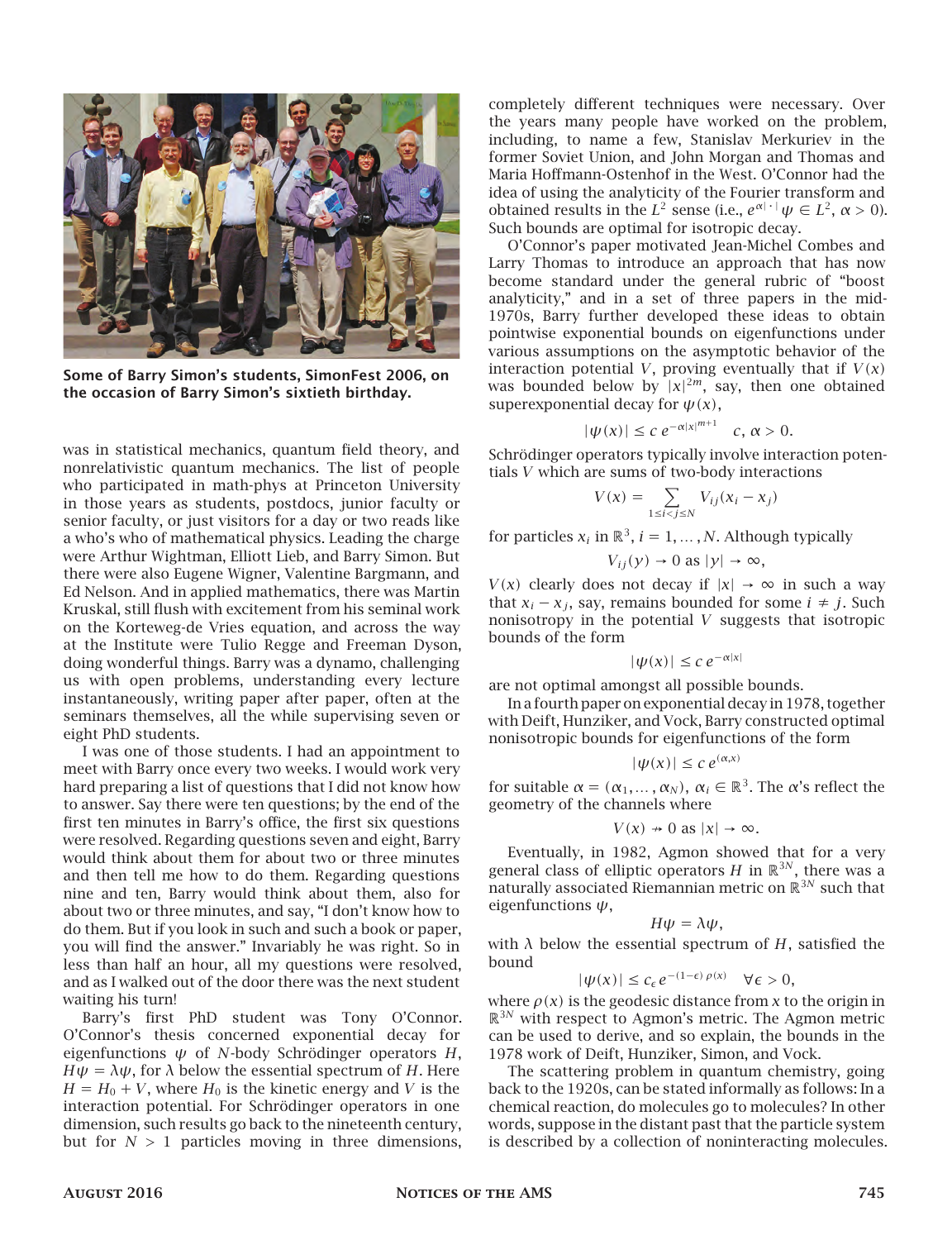

**SimonFest in 2006 for Barry Simon's sixtieth birthday. Percy Deift is in the front row, second from the right.**

As time goes on, the atoms in the different molecules begin to interact with each other, and the molecules break up. At large positive times, is the particle system again described by molecules?

To be mathematically precise, consider a collection of atoms

$$
x_i \in \mathbb{R}^3, i = 1, \ldots, N,
$$

with Hamiltonian

$$
H = H_0 + V = H_0 + \sum_{1 < j \le N} V_{ij} (x_i - x_j),
$$

in the center of mass frame. Let  $C^{(1)}, \ldots, C^{(m)}$  be a decomposition of the atoms into  *clusters,* 

$$
\sum_{j=1}^{m} \#(C^{(j)}) = N.
$$

Now suppose that for large negative times the clusters  $\{C^{(j)}\}$  are far apart and in each cluster  $C^{(k)}$  the atoms are in an eigenstate  $\psi_k$  of the cluster (read "molecular") Hamiltonian, that is,

$$
H^{(k)}\psi_k = E_k\psi_k, \text{ where } H^{(k)} = H_0^{(k)} + V^{(k)}.
$$

Here  $H_0^{(k)}$  is the kinetic energy for the cluster and

$$
V^{(k)} = \sum_{\substack{1 \le i \le j \le \#(C^{(k)}) \\ x_i, x_j \in C^{(k)}}} V_{ij} (x_i - x_j)
$$

is the interaction potential for the atoms in the cluster. So the scattering problem of quantum chemistry becomes the following: At large positive times, is the particle system again described by molecules, that is, by some decomposition of well-separated clusters  $\tilde{C}^{(1)}, \ldots, \tilde{C}^{(\tilde{m})}$ with the atoms in each cluster  $\tilde{C}^{(k)}$  in an eigenstate of the cluster Hamiltonian  $\tilde{H}^{(k)}$  (or more precisely, in some linear combination of such molecular configurations)?

In the physical and mathematical literature, the scattering problem is known as the problem of "asymptotic completeness" or the "unitarity of the S-matrix." Much work has been done on this problem by many people over the years, including the time-independent approach of Faddeev and his school, leading up to the eventual resolution of the problem in 1987 by Israel Michael Sigal and Avy Soffer using time-dependent methods pioneered by Enss.

At the mathematical level, the first task in resolving the problem is to prove that such molecular states indeed exist. This boils down to proving that the so-called wave operators  $W(H, H_c)$  exist, where H is again the Hamiltonian for the full system and  $H_c$  is the Hamiltonian for the molecular system corresponding to the cluster decomposition  $C = \{C^{(1)}, \ldots, C^{(m)}\}$ . At the technical level this is a relatively easy thing to do. To prove asymptotic completeness, one must show that all states orthogonal to bound states of the full Hamiltonian  $H$  are in the linear span of these molecular wave operators  $W(H, H_c)$ . This is a range question, and range questions in mathematics are generically hard.

*Barry is one of the most prolific mathematicians of his generation*

In 1978, together with Deift, Simon introduced a new class of wave operators,  $W(H_c, J_c, H)$ , and showed that asymptotic completeness was equivalent to proving the existence of these wave operators. Here  $J_c$  is an auxiliary function reflecting the geometry of the cluster decomposition  $C$ . In this way the problem of asymptotic completeness was transformed from a range problem to a potentially simpler

existence problem, and this is the path that Sigal and Soffer eventually followed in their resolution of asymptotic completeness. As the ranges of the wave operators  $W(H, H_c)$  lie in the absolutely continuous space of H, a key ingredient in proving asymptotic completeness was to show that the singular continuous space for  $H$  was trivial. This key component was established by Barry Simon, together with Peter Perry and Israel Michael Sigal, in seminal work in 1980 using remarkable ideas of Eric Mourre [2].

#### **On a Personal Note**

Barry is one of the most prolific mathematicians of his generation. It was in the late 1970s, around the time that we were working on nonisotropic bounds for eigenfunctions, that I got a glimpse of the speed with which Barry did things. Soon after Volker Enss introduced his seminal time-dependent ideas on spectral theory and scattering theory, a few of us went to Barry's house in Edison, New Jersey, to discuss a potential project inspired by Enss's work. We spent the afternoon laying out in detail a list of problems that needed to be addressed and left in the late afternoon. The next morning Barry came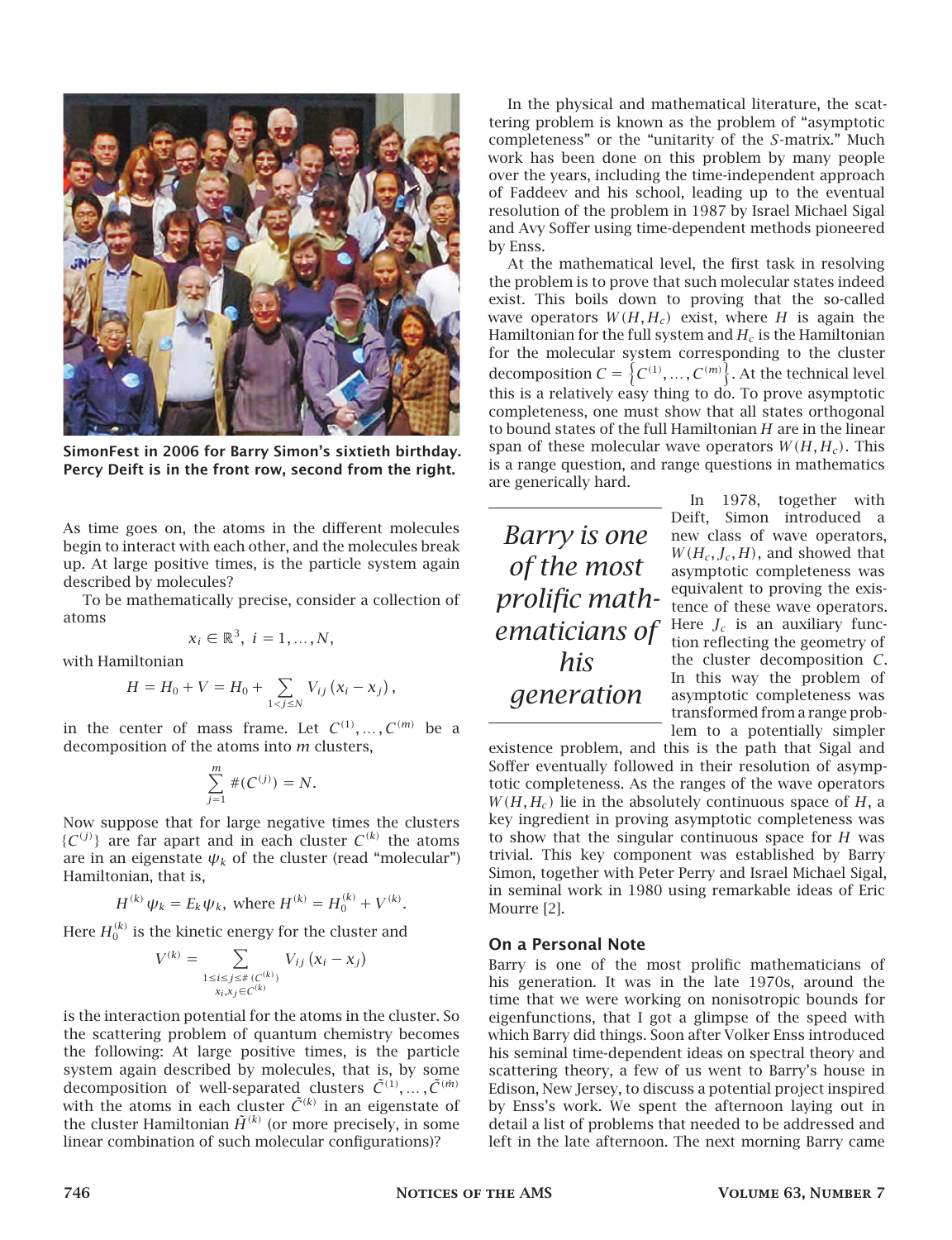

**From about 1995 to 2000, Barry taught the first term of Caltech's required freshman calculus, where he declared that "epsilon and delta are a calculus student's finest weapons." One year, on the last day, the students presented him with the boxing gloves shown.**

into the office: Not only had he solved all the problems on our list, but he had in his hand the first draft of his subsequent paper [3]! We were overwhelmed. For a young person like me, this was most discouraging. And I was doubly discouraged: Barry was younger than I was!

Barry has many fine qualities as a colleague and as a researcher, but I would like to focus on just one of them, viz., Barry's keen sense of fairness and correct attribution of results. People in orthogonal polynomials know well Barry's insistence on calling the recurrence coefficients for orthogonal polynomials on the circle Verblunsky coefficients, in recognition of the almost forgotten seminal work of Samuel Verblunsky. But I would like to tell a different story. In the early 1980s Barry was in Australia, where he met up with Michael Berry, who was also visiting. Berry began telling Barry about some curious and puzzling calculations he had been making in quantum adiabatic theory. Barry immediately understood that what was really going on was a matter of holonomy, and with characteristic speed he wrote and sent off a paper to *Physical Review Letters*, pointedly titled "Holonomy, the Quantum Adiabatic Theorem, and Berry's phase." In this way, a major discovery that could quite easily have become known as "Barry's phase" was fixed in the literature as "Berry's phase," and justly so.

#### **References**

[1] P. Deift and B. Simon, A time-dependent approach to the completeness of multiparticle quantum systems, *Commun. Pure Appl. Math.* **30** (1977), 573–583. MR 0459397

- [2] E. Mourre, Absence of singular continuous spectrum for certain selfadjoint operators, *Commun. Math. Phys.* **78** (1980/81), 391–408. MR 0603501
- [3] B. Simon, Phase space analysis of simple scattering systems. Extensions of some work of Enss, *Duke Math. J.* **46** (1979), 119–168. MR 0523604

## *Lon Rosen*

Barry and I were both young pups when we collaborated in the 1970s. It was an intense and exciting experience for me, one which I cherish and now take pleasure in recalling for you. Warning: these personal recollections have no scientific content. If that's what you're looking for, please see my contribution to the *Festschrift in honor of Barry Simon's sixtieth birthday*.

I must confess that my first meeting with Barry was far from auspicious. In 1967 I was in my first year of doctoral studies at the Courant Institute. Feeling isolated, I was reconsidering my decision not to have chosen Princeton for graduate school. I asked a friend to arrange a lunch meeting for me with a typical student of Arthur Wightman's. I knew little about the "typical student" who was chosen (Barry Simon), although I was familiar with his name because Barry and I had both been Putnam Fellows in the 1965 competition.

Some typical student! He practically tore my head off. Whatever I said about my interests or ideas, Barry would trump it. I'd never met anyone else with such extensive knowledge, amazing recall, and proofs at the ready. I still haven't. Thanks to Barry, I stayed put at Courant. Fortunately, James Glimm, who was to be my terrific thesis advisor, soon joined the faculty there. I learned later that Barry had been going through a rough patch in his personal and professional life around the time we met and that the fire-breathing dragon who had me for

*Lon Rosen is professsor emeritus at the Department of Mathematics, University of British Columbia. His email address is* rosen@ math.ubc.ca*.*



**Barry and Martha Simon, LMU Munich, 2014.**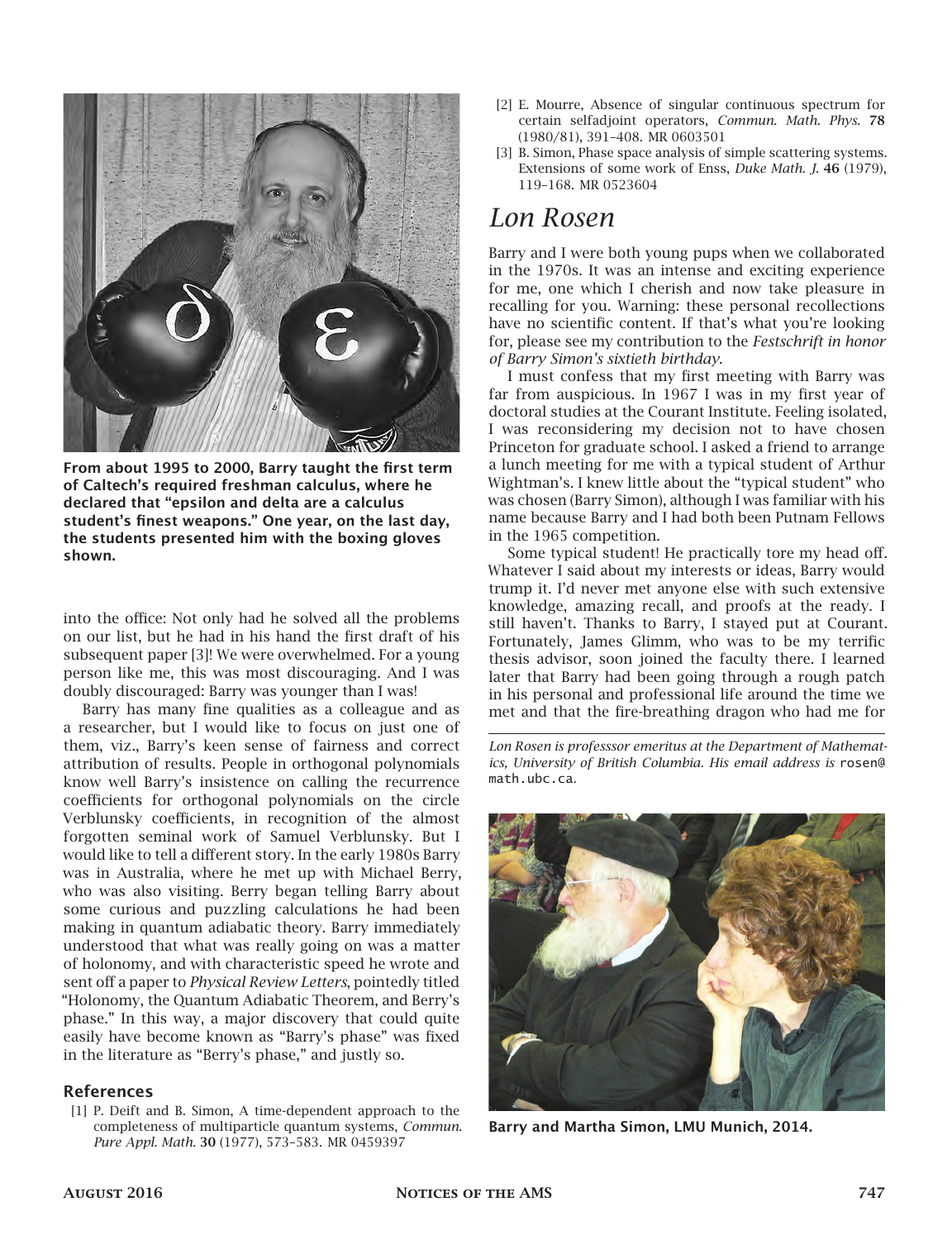lunch was actually a gentle prince in disguise, if I may be permitted a fairy tale metaphor.

Three years later I gave a seminar at Princeton on the subject of higher-order estimates for the  $P(\phi)$  model. At the conclusion of the seminar Barry showed me a clever bootstrap trick that quickly established my most difficult estimate—or at least a weaker but perfectly acceptable version of it. I was grateful and revised the published paper accordingly.

This experience was not unique to me. As many speakers know, Barry's rapid-strike ability could be unnerving at seminars. He would sit front row centre, working on a paper, only to surface with astute observations, counterexamples, or shorter proofs. This penchant for "tricks" arises, it seems to me, from Barry's imperative to understand

*Barry's imperative to understand everything in the simplest possible way*

everything in the simplest possible way.

Barry and I both attended the Les Houches Summer School of 1970. It was there that I gained an appreciation for Barry's sense of humour. In particular, we had a lot of fun putting on a skit which satirized the lecturing styles and idiosyncrasies of the various celebrated speakers. For example, when Barry began an impersonation by first breaking a half dozen chalk sticks into small pieces, everyone roared, knowing that "Arthur Jaffe" was about to deliver his next lecture.

Sometimes the humour was (possibly) unintentional. Here's a little story which Ed Nelson told me. Barry had returned from a trip to the former Soviet Union, where he had great difficulty in arranging for kosher food. It was apparently necessary for him to haul a suitcase filled with edibles. "Oh well," sighed Barry, "I guess everyone has his cross to bear."

## *He would often come in with a twinkle in his eye*

In 1971 when I joined Barry in Princeton, we began our joint research by working on what I would call "incremental stuff using available techniques," things like coupling constant an-

alyticity of the  $P(\phi)_{2}$  Hamiltonian. One day Arthur Wightman called us together for a presentation by a quiet visitor from Italy, Francesco Guerra, whom I barely knew. Francesco proceeded to the chalkboard and made some extraordinary claims about the vacuum energy density in the  $P(\phi)_{2}$  model. Barry and I gave each other a sideways look as if to say, "he's got to be kidding." He wasn't! Francesco's short proofs were stunning. The irony was not lost on us that they were based on the Euclidean approach of Ed Nelson of Princeton University. In any case, that was the moment that the Euclidean Revolution



**Barry Simon in Bangkok (ca. 2003).**

began for Barry and me. The three of us (GRS) entered a long and fruitful collaboration exploring and exploiting the parallels between the  $P(\phi)$  field theory model and classical statistical mechanics. As usual, Barry snatched up the new ideas like a dog with a bone.

During the GRS period, Barry had numerous other projects on the go, such as his research in mathematical quantum mechanics and the Reed-Simon magnum opus. Thank goodness he was devoting only a fraction of his time to GRS, whereas I was on it full time. Otherwise, I would never have been able to keep up with him and contribute my fair share. Barry's joy in doing research was infectious. He would often come in with a twinkle in his eye and say something like, "While I was standing in the supermarket line, look what I discovered!" Barry was always appreciative of my efforts and extremely generous to others. I learned a tremendous amount from him both directly during our collaboration and in subsequent years from his prodigious published output.

## *Jürg Fröhlich*

## **Barry Simon and Statistical Mechanics**

Well, this is about my mentor and friend Barry Simon! I first met Barry at a summer school on constructive quantum field theory and statistical mechanics at Les Houches, France, in 1970. We were only twenty-four years old at the time, and I had just started my life as a PhD student of Klaus Hepp, while Barry, a former PhD student of the late Arthur S. Wightman, was already a "Herr Doktor" and—if my memory is correct—an assistant professor at Princeton University. As I wrote on the occasion of his sixtieth birthday celebrations [1], Barry would usually beat me in almost everything! To start with, he was born two and a half months before me.

At Les Houches, the late Oscar E. Lanford III lectured on general functional analysis, including measure theory

*Jürg Fröhlich is professor emeritus of the Department of Physics at the ETH, Zürich. His email address is* juerg@phys.ethz.ch*.*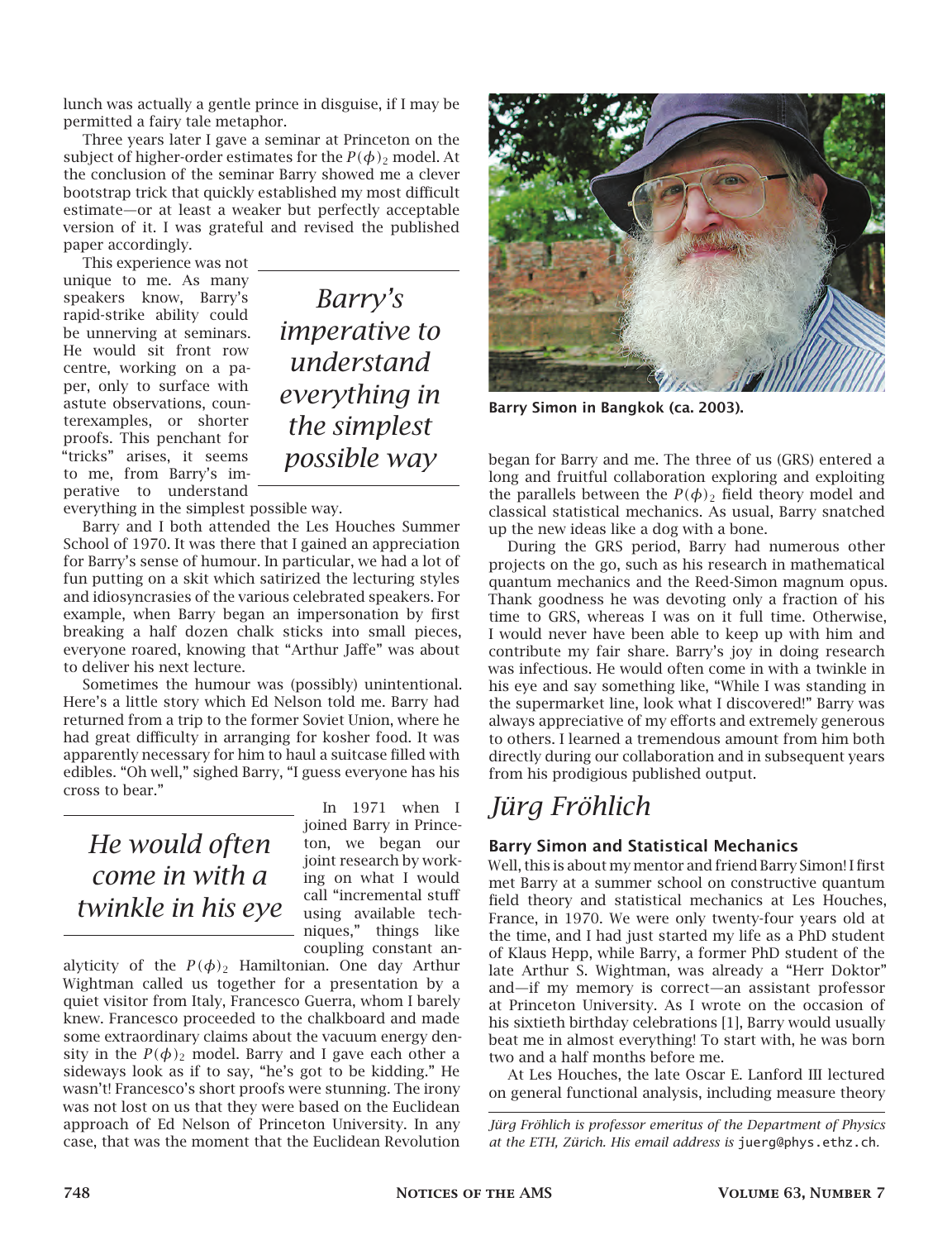and the theory of operator algebras, tools rightly thought to be essential to understanding quantum theory and statistical mechanics. Besides Barry and me, Alain Connes was a student at that school. Barry and Alain were soon engaged in a competition to simplify Oscar's proofs; Barry would usually win—not only in mathematics but also in the consumption of food.

Our common mentor and friend, the late Edward Nelson, wrote about Barry [1]: "In the late 1960s, Barry was a graduate student in physics at Princeton and attended some courses I taught. I soon learned that I did not need to prepare with great thoroughness; it was enough to get things approximately right and Barry from where he was sitting would tell us how to get them precisely right. I miss Barry." Well, Barry and I miss Ed!

My next encounter with Barry was in 1972 when he taught a graduate course on quantum field theory in the "3ième cycle" of French-speaking Switzerland. That course was the basis for his  $P(\phi)_{2}$ -book, which is still remembered in the community. This is perhaps because it contains those famous "Fröhlich bounds" or, more likely, because it is written in a very pedagogical manner indeed, one of Barry's outstanding strengths was and still is to being able to write mathematical prose in a very clear, pedagogical style.

In the fall of 1974 I accepted the offer of an assistant professorship at the mathematics department of Princeton University which had been prepared by Arthur Wightman and Barry Simon. Major benefits of having had Barry as a colleague were that I never had to submit a grant proposal to the NSF; Barry's proposal not only covered his own needs but also the ones of the late Valja Bargmann and me, and should one successfully collaborate with him, he would always write the paper (except for appendices on tedious technicalities, such as cluster expansions, which he gracefully assigned to his collaborators).

*Barry needed only* the time ordinary mor*roughly 5 percent of the time ordinary mortals need to write a paper*

Barry needed only roughly 5 percent of tals need to write a paper. He did his writing while listening to seminar talks. Although he appeared to be absorbed in his activity (carried out by moving his left hand along rather peculiar trajectories), he would nevertheless be able to

point out errors to the lecturer or ask relevant questions at the end. Barry was simply brilliant in "multitasking."

Let me briefly describe two of our joint papers. The first one is entitled "Pure states for general  $P(\phi)_{2}$ -theories: Construction, regularity and variational equality" and was published in the *Annals of Mathematics* in 1977. In this paper, ideas and concepts from classical statistical mechanics were transferred to Euclidean field theory with the purpose of learning something new about

the latter. General concepts were illustrated on simple examples of Euclidean field theory in two dimensions, which, mathematically, may be defined as generalized stochastic processes—more precisely, Markovian random fields—over  $\mathbb{R}^2$  constructed as perturbations of Gaussian processes by local multiplicative functionals. From such processes interacting scalar quantum field theories on two-dimensional Minkowski space can be reconstructed, furnishing examples of what has become known as constructive quantum field theory. CQFT was first advocated by Arthur Wightman in the early 1960s with the purpose of showing that quantum theory and the special theory of relativity are compatible with each other, and was subsequently pursued by Edward Nelson, James Glimm, Arthur Jaffe, and their followers.

The modern mathematically rigorous approach to statistical mechanics was developed by, among many other people, Roland L. Dobrushin, Oscar E. Lanford, and, most importantly, David Ruelle. Our paper is unthinkable without their work and without the discoveries of K. Symanzik, E. Nelson, F. Guerra, L. Rosen, and B. Simon in Euclidean field theory, some of whose works are classics. They had shown that in the Euclidean region (time purely imaginary) of complexified Minkowski space, a quantum field theory of Bose fields looks like a model of classical statistical mechanics. In my paper with Barry this fact is exploited in an essential way.

We were to "win the jackpot" with the paper "Infrared bounds, phase transitions and continuous symmetry breaking," which was the result of joint work with our friend Tom Spencer and was published in *Communica*tions in Mathematical Physics in 1976.<sup>1</sup> Barry, Tom, and I decided to attempt to understand phase transitions accompanied by the spontaneous breaking of continuous symmetries and long-range correlations (i.e., a divergent correlation length), in models of classical lattice spin systems and lattice gases. We exploited ideas from quantum field theory; in particular, we discovered an analogue of the so-called Källen-Lehmann spectral representation of two-point correlation functions in quantum field theory. For this representation to hold true it is necessary that the model under scrutiny satisfy the *Osterwalder-Schrader positivity*, also called *reflection positivity*, a property originating in axiomatic quantum field theory (as described in well-known books by Streater and Wightman and by Jost).

Here is an example: With each site  $x$  of the lattice  $\mathbb{Z}^d$  we associate a random variable  $\vec{\mathcal{S}}_{\mathsf{x}} \in \mathbb{R}^N$ , a classical "spin," whose a priori distribution is given by a probability measure,  $d\mu(\cdot)$  on  $\mathbb{R}^N,$  invariant under rotations of  $\mathbb{R}^N;$ for instance,

(4) 
$$
d\mu(\vec{S}) = \text{const.} \ \delta(|\vec{S}|^2 - 1)d^N S.
$$

Let  $\Lambda$  be a finite cube in  $\mathbb{Z}^d.$  The energy of a configuration,  $\vec{S}_{\Lambda} := {\{\vec{S}_{x}\}}_{x \in \Lambda}$ , of "spins" is given by a functional (called "Hamiltonian"),

(5) 
$$
H(\vec{S}_{\Lambda}) := -\sum_{x,y \in \Lambda} J(x - y) \vec{S}_x \cdot \vec{S}_y.
$$

<sup>1</sup>*At the beginning of my career I was privileged to have several mentors, among whom Tom was undoubtedly the most important one!*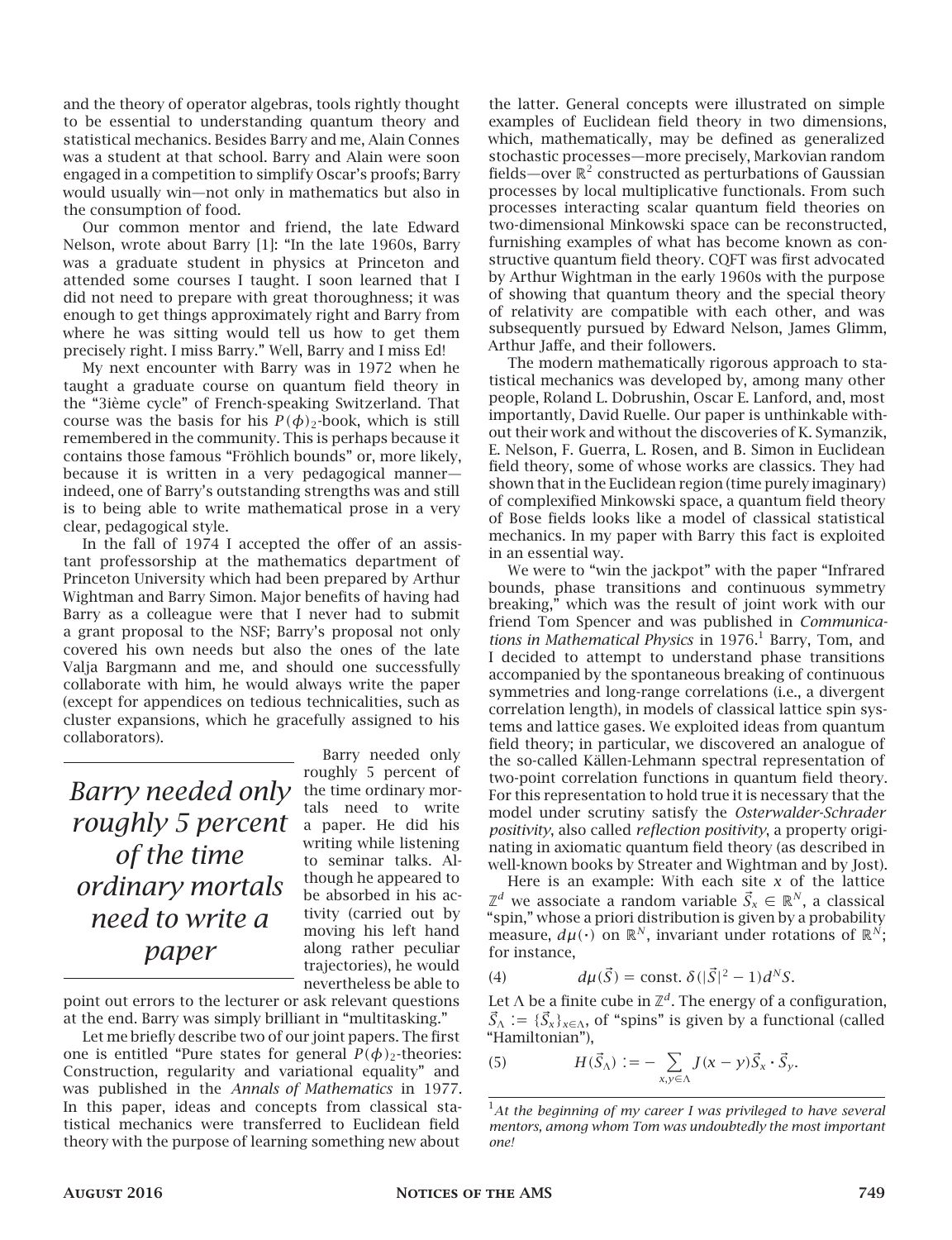

**Birmingham, AL, Meeting on Differential Equations, 1983. Back row: Fröhlich, Yajima, Simon, Temam, Enss, Kato, Schechter, Brezis, Carroll, Rabinowitz. Front row: Crandall, Ekeland, Agmon, Morawetz, Smoller, Lieb, Lax.**

Here  $J(x)$  is a function in  $\ell_1(\mathbb{Z}^d)$  assumed to be *reflectionpositive* and invariant under permutations of lattice directions. By a theorem of Bochner, these properties imply that it has an integral representation,

(6) 
$$
J(x_1, \vec{x}) = \int_{-1}^{1} \lambda^{|x_1| - 1} e^{i\vec{k}\cdot\vec{x}} d\rho(\lambda, \vec{k}), \quad x_1 \neq 0,
$$

with  $\vec{x} = (x_2, ..., x_d)$ , where  $d\rho(\lambda, \vec{k})$  is a positive measure on  $[-1, 1] \times \mathbb{T}^{d-1}$ , for example,  $J(x) = \delta_{|x|,1}$ . In (5) we

impose periodic boundary conditions at the boundary of Λ. The distribution of configurations  $\vec{S}_\Lambda$  of "spins" in thermal equilibrium at inverse temperature  $\beta$  is given by the Gibbs measure

(7) 
$$
dP_{\beta}(\vec{S}_{\Lambda}) := Z_{\beta,\Lambda}^{-1} exp[-\beta H(\vec{S}_{\Lambda})] \prod_{x \in \Lambda} d\mu(\vec{S}_x),
$$

where  $Z_{\beta,\Lambda}$  is a normalization factor (called "partition function"). Let  $\langle\;\cdot\;\rangle_{\beta,\Lambda}$  denote an expectation with respect to  $dP_\beta$ . For "wave vectors" k in the lattice dual to Λ, we define  $\omega_{\beta,\Lambda}(k)$  to be the Fourier transform of the correlation function  $\langle \vec{S}_0 \cdot \vec{S}_x \rangle_{\beta,\Lambda}$ ,  $0, x \in \Lambda$ .

Simon, Spencer, and I proved that

(8) 
$$
0 \le \omega_{\beta,\Lambda}(k) \le \frac{N}{2\beta(\hat{J}(0) - \hat{J}(k))}
$$
 for  $k \ne 0, \forall \beta$ ,

where  $\hat{J}(k)$  is the Fourier transform of  $J(x)$ ,  $x \in \Lambda$ . This socalled "infrared bound" is inspired by the Källen-Lehmann representation of two-point functions in canonical relativistic quantum field theory. The realization that (6) implies the upper bound in (8) is the basic result in our work. It is then an exercise to show that if the "coupling function"  $J(·)$  is such that

(9) 
$$
|\Lambda|^{-1} \sum_{k \neq 0} [\hat{J}(0) - \hat{J}(k)]^{-1} \leq \text{const.},
$$

uniformly in  $\Lambda$ , then in the thermodynamic limit  $\Lambda \times \mathbb{Z}^d$ , phases with broken  $O(N)$ -symmetry coexist and are permuted among themselves under the action of the

symmetry group  $O(N)$ , provided  $\beta$  is large enough. (By (4),  $\langle |\vec{S}_0|^2 \rangle_{\beta,\Lambda} = 1$ ; this and (8), (9) imply that the weight of the mode at  $k = 0$  in  $\omega_{\beta,\Lambda}(k)$  is  $\propto |\Lambda|$ .) For small  $\beta$ , however, the Gibbs state is well known to be *unique*.

It turns out that the bound (8) has many further applications. It is an important ingredient in a beautiful analysis of critical behavior in the Ising model (by Aizenman, Duminil-Copin, and Sidoravicius) and in showing that the large-distance scaling limit of the nearest-neighbor Ising and the classical XY-model is *Gaussian* in dimension  $d > 4$ ("triviality of  $\lambda \phi_d^4$ -theory" in  $d \geq 4$  dimensions); see [2], [3].

In 1980 Barry proved a correlation inequality, sometimes referred to as the "Simon-Lieb inequality," useful to establish decay of correlations in models of classical ferromagnetic lattice spin systems, e.g., the one sketched above with  $N = 1$  or 2. Two years later, the basic idea expressed in his inequality became a very useful ingredient in the analysis of multiscale problems, such as Anderson localization (as in work by Tom Spencer and me).

To conclude, let me draw the reader's attention to Barry Simon's book *The Statistical Mechanics of Lattice Gases*.

#### **References**

- [1] [math.caltech.edu/SimonFest/stories.html](http://math.caltech.edu/SimonFest/stories.html)
- [2] M. Aizenman, Geometric analysis of  $\phi^4$ -fields and Ising models, *Commun. Math. Phys.* **86** (1982), 1–48.
- [3] J. Fröhlich, On the triviality of  $\lambda \phi_d^4$ -theories and the approach to the critical point in  $d \geq 4$  dimensions, *Nucl. Phys. B* 200 (1982), 281–296.

## *Mike Reed*

#### **On Barry Simon**

When people ask, "How long did it take for you and Barry Simon to write those four volumes of *Methods of Modern Mathematical Physics*?" I usually say, "About ten years," since we started in the late 1960s when Barry was a graduate student and I was a lecturer at Princeton, and we finished in the late 1970s. Writing those books took 50 percent of my research time for ten years but only 10 percent of Barry's research time, and that wasn't because I contributed more—far from it. The reason is that no one works faster than Barry. He instantly sees the the significance of new ideas (whether in mathematics or physics), understands the technical structures necessary to bring the ideas to fruition, and immediately starts writing.

Barry's legendary speed sometimes got him into trouble. I remember going to seminars at Princeton with Barry carrying new preprints from more senior mathematicians. As the seminar proceeded, Barry would read the preprint, absorb the idea, understand the correct machinery to prove a stronger result, and begin writing. No one is more generous than Barry at giving credit to others; he always does and did. Nevertheless, when Barry's paper with a stronger result and a better proof would appear before

*Mike Reed is professor and Bass Fellow in Mathematics at Duke University. His email address is* reed@math.duke.edu*.*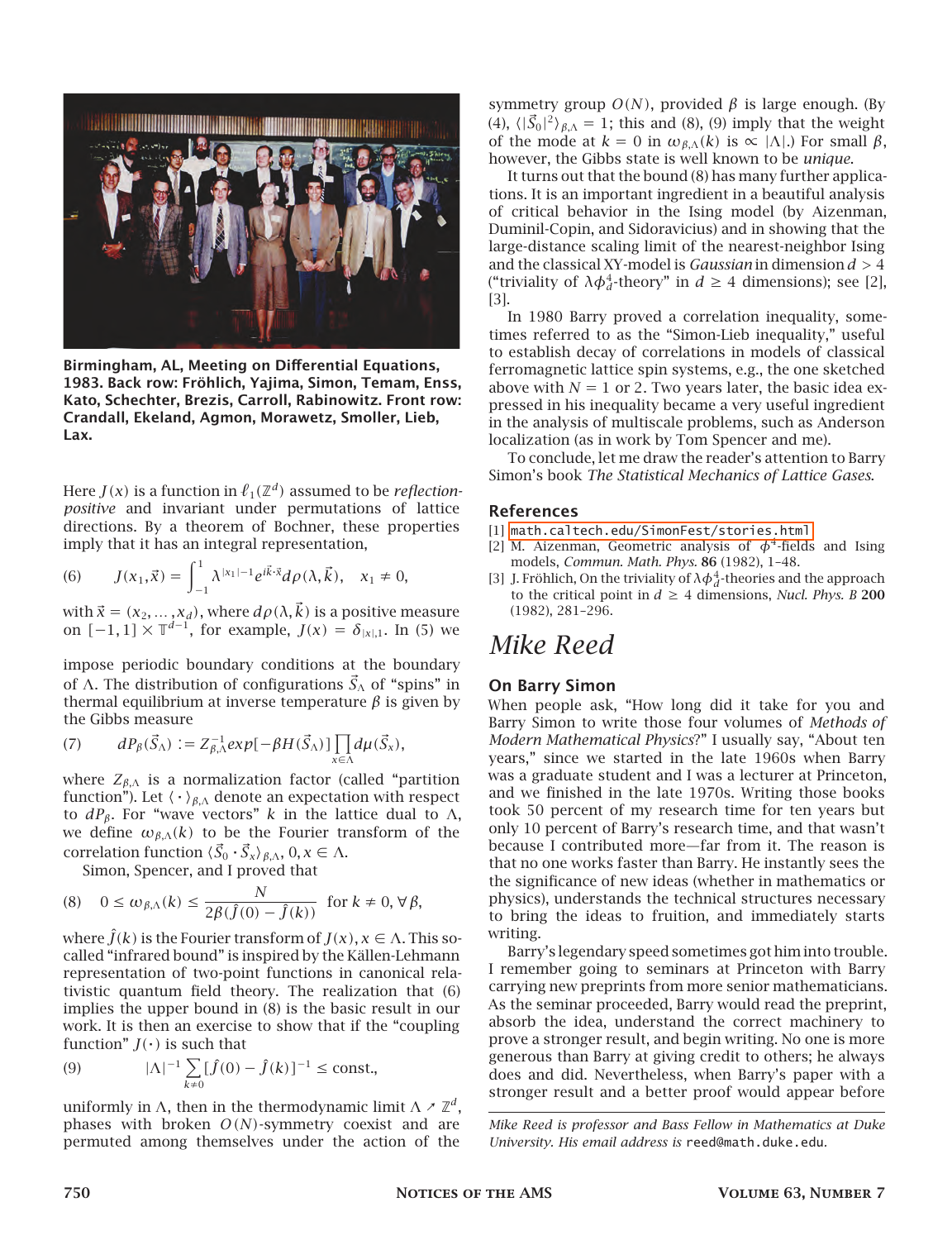

**Barry Simon and Michael Reed, Durham, NC, 2007.**

the original result, the preprint's author would sometimes have hard feelings. These feelings would usually dissipate when he or she actually met Barry and discovered how open and generous he is.

We wrote the books because we saw that the physics of quantum mechanics and quantum field theory raised deep and interesting analysis questions. Of course our ancestors knew this too. But we saw how hard it was for mathematicians to understand the issues and fully engage because it was so difficult to read the physics literature and translate the ideas and computations into mathematical questions. Originally, we were going to write one small volume that would give the functional analysis background followed by short chapters introducing mathematicians to problems in modern physics. But we were driven by Barry's deep knowledge and intuition about physics and our shared enthusiasm to do and say more, and the result is the four volumes that we wrote.

We had a terrific time! This was long ago, so our handwritten manuscripts were typed. Then we would take the typed manuscript, usually 500–700 pages, and read it aloud. This was the only way to go slowly enough to check the English, the mathematics, and the physics. One would read, both would think, and the other would write down corrections. Typically it took three weeks full time to read a manuscript. For a couple of them, I lived with

He respects others, to work, and give up *whatever their talent, whatever their station in life*

Barry. We'd get up in the morning, get when we were tired in the evening. We were blessed by the tolerance and good cooking of Barry's wife, Martha. It was very rare that we'd be irritated or

angry at each other, because we both have strong personalities that are not easily troubled and we were completely focused on the mathematics and the science. We did all the problems in all the volumes, except the starred ones that we sure were correct but couldn't immediately see how to do.

Of course, we were pleased and proud that so many colleagues and students found our books useful. We both still teach out of them and field email questions about the problems. Since we were so young when they were written, we got lots of funny remarks at conferences from mathematicians who didn't know us, such as, "You can't be the Simon who wrote those books; you're too young," and, "Hah! I always thought that Reed was Simon's first name."

There are lots of things to celebrate about Barry Simon: his stupendous achievements, his many students, his sense of humor, his generosity to colleagues. I celebrate his deep sense of common humanity with other human beings. He respects others, whatever their talent, whatever their station in life, and this sense of common humanity makes him very special.

**This article will continue next month with contributions by S. Jitomirskaya, Y. Avron, D. Damanik, J. Breuer, Y. Last, and A. Martinez-Finkelshtein.**